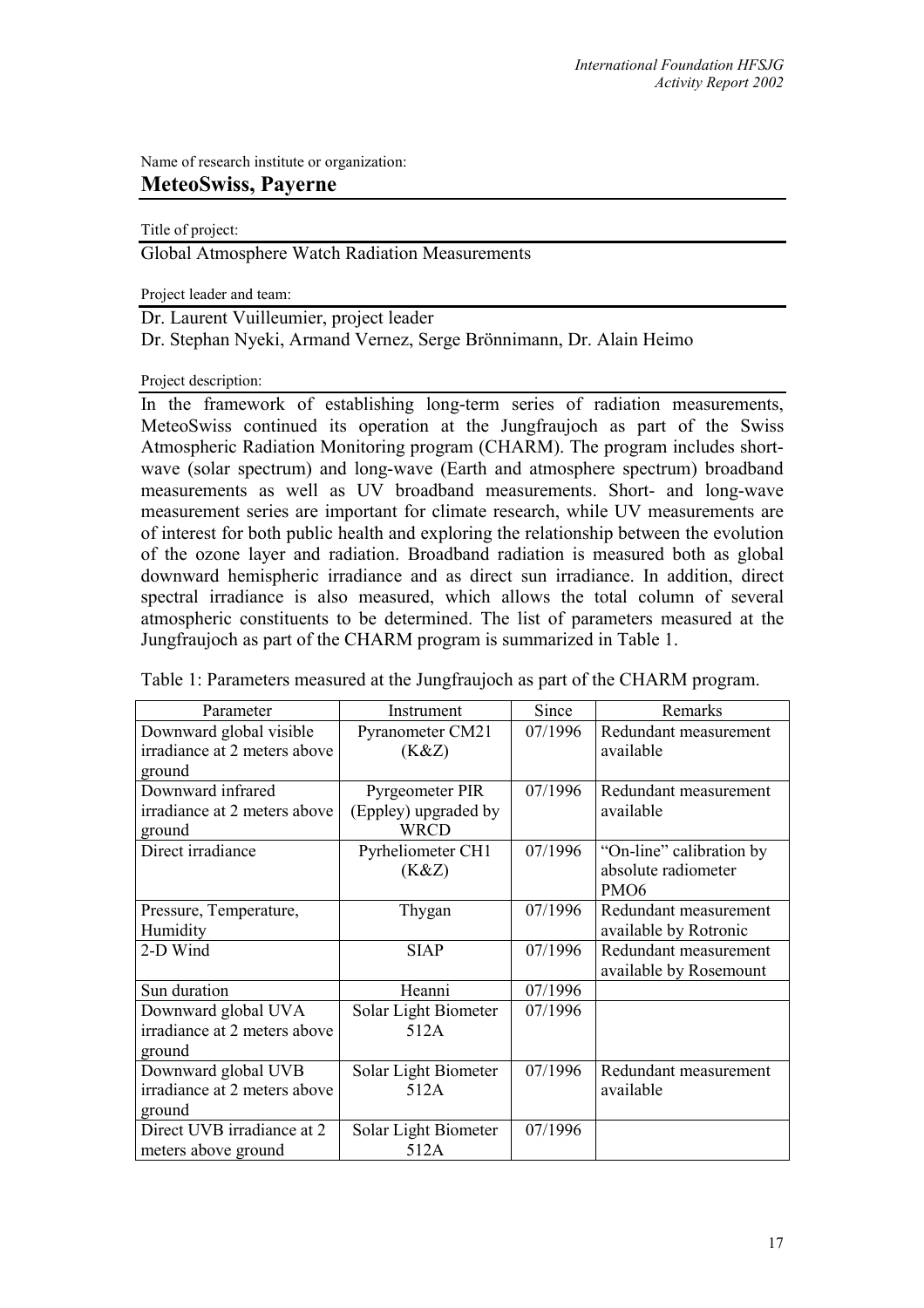| Direct spectral | Precision Filter | 03/1999 | 368, 412, 500, 862 nm  |
|-----------------|------------------|---------|------------------------|
| measurements    | Radiometer WRCD  |         |                        |
| Direct spectral | Precision Filter | 03/1999 | 778, 817, 946, 1024 nm |
| measurements    | Radiometer WRCD  |         |                        |
| Direct spectral | Precision Filter | 03/1999 | 450, 610, 675, 719 nm  |
| measurements    | Radiometer WRCD  |         |                        |
| Direct spectral | Precision Filter | 04/2000 | 305, 311, 318, 332 nm  |
| measurements    | Radiometer WRCD  |         |                        |

The CHARM measurement activities at the Jungfraujoch are completely automated. Thanks to a rugged apparatus design developed in part by MeteoSwiss and careful maintenance and operation, data availability in 2002 reached 93% for direct solar irradiance measurements and 98% for other measurements.

Since MeteoSwiss aims at establishing long-term time series of radiation parameters, special care has to be devoted to instrumental stability in order to avoid drift that could be misinterpreted as a trend. In 2002, spectral direct irradiance measurements from the Precision Filter Radiometers (PFR) were analyzed to check for stability. These PFR were developed at the World Radiation Center Davos (WRCD), and four such radiometers, each equipped with four channels at different wavelengths (see Table 1) are being operated by MeteoSwiss at the Jungfraujoch. In total, spectral direct irradiance is measured at 16 wavelengths from  $\lambda = 305$  to 1024 nm. An important advantage of such spectro-photometers is the ability to conduct in situ calibrations using the Langley plot method, which avoids the time-consuming use of laboratory-based methods and the ensuing loss of measurement data.

The Langley plot method is based on the relationship between the direct solar intensity and the slant path through the atmosphere. When conditions are favorable (the atmosphere remains stable), the signal measured can be expressed as a function of the amount of atmosphere traversed (air mass) and be extrapolated to the signal  $V_0$ that would be measured for zero air mass. This extrapolated signal can be compared to the known extra-terrestrial solar irradiance, providing a point of calibration (for example, see Schmid and Wehrli, 1995 and Schmid et al., 1998).

Six of the 16 PFR wavelengths cannot be analyzed with this so-called simple Langley method because of the influence of either ozone or water vapor, and need more refined analysis. Analysis of the data at the remaining 10 wavelengths is presented below. An algorithm based on the work of Harrison and Michalsky (1994) was used to select data points that can be used for Langley analysis from the dataset measured at the Jungfraujoch from March 1999 or April 2000 (see Table 1) to the present. The selected data were grouped in morning or afternoon subsets for each day, and the half-day subsets were used to determine the extrapolated  $V_0$  values. Figure 1 shows the  $V_0$  time series at four selected wavelengths. Since the extra-terrestrial irradiance is relatively stable after correction for the annual variation in Earth-Sun distance, the  $V_0$ time series can be used to check PFR stability.

Two of the 10 analyzed channels exhibited clear trends and are shown in Figure 1a and 1c ( $\lambda$  = 332 and 778 nm, respectively). Note that the discontinuity in Figure 1a was due to an instrument replacement on 9 April 2002. The other eight channels gave results similar to those in Figure 1b and 1d (500 and 862 nm), with no obvious trend. The trend at  $\lambda = 332$  nm has already been observed in other PFR instruments equipped with the same filter (Wehrli, 2002), and is probably due to filter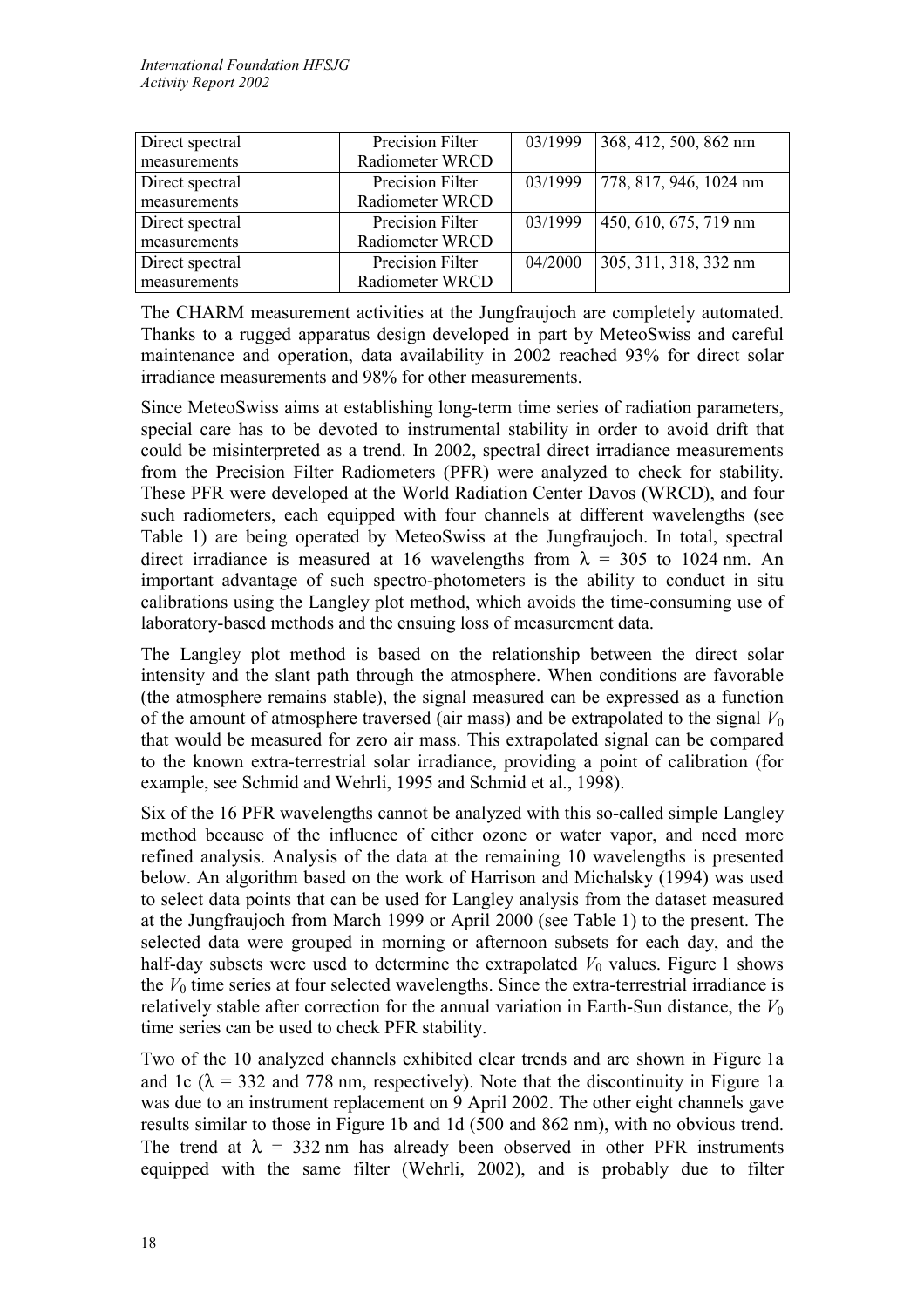degradation, as is the trend at  $\lambda = 778$  nm. In order to test more rigorously for trends and scatter, a linear regression was performed at each wavelength (black line in Figure 1). However, data from the second half of 2002 in Fig. 1b-d appear to be consistently low due to presently unknown reasons. Hence, the fit was computed solely on data before 1 June 2002, except for 332 nm, where two fits were computed (before and after 9 April 2002).



Figure 1: *V*<sub>0</sub> signal extrapolation to top-of-atmosphere from PFR measuring spectral direct irradiance at four wavelengths. Fig. 1a) Open circles represent data before an instrument change on 9 April 2002 and crosses represent data thereafter. Fig 1b-d) Open circles represent data before 1 June 2002, and crosses represent data thereafter (see text). Bars indicate the error in  $V_0$  extrapolation. Black lines represent linear regression fits.

According to linear regression, the instrumental drift at the 332 nm channel was 585 mV between 01/04/2000 and 08/04/2002 at an average value of 9724 mV, and was 436 mV between 10/04/2000 and 30/11/2002 at an average value of 6958 mV. Such drift is important and needs to be compensated for, which is possible with the Langley plot method. At 778 nm, the drift is 54 mV between 01/04/1999 and 01/06/2002 at an average value of 2254 mV. This represents less than one percent per year; however, compensating this drift still allows a significant reduction of uncertainty. At other wavelengths, e.g. Figure 1b and 1d, the drifts are negligible  $({\sim} 0.1 \text{ % per year or less}).$ 

Significant scatter is visible in Figure 1, and mainly depends on atmospheric stability during the half-days selected for Langley plot analysis. The main condition for allowing Langley plot analysis to succeed is that the atmosphere should be stable during the length of time considered. The Harrison and Michalsky (1994) selection algorithm is tuned to select half-day subsets fulfilling this condition. The more stable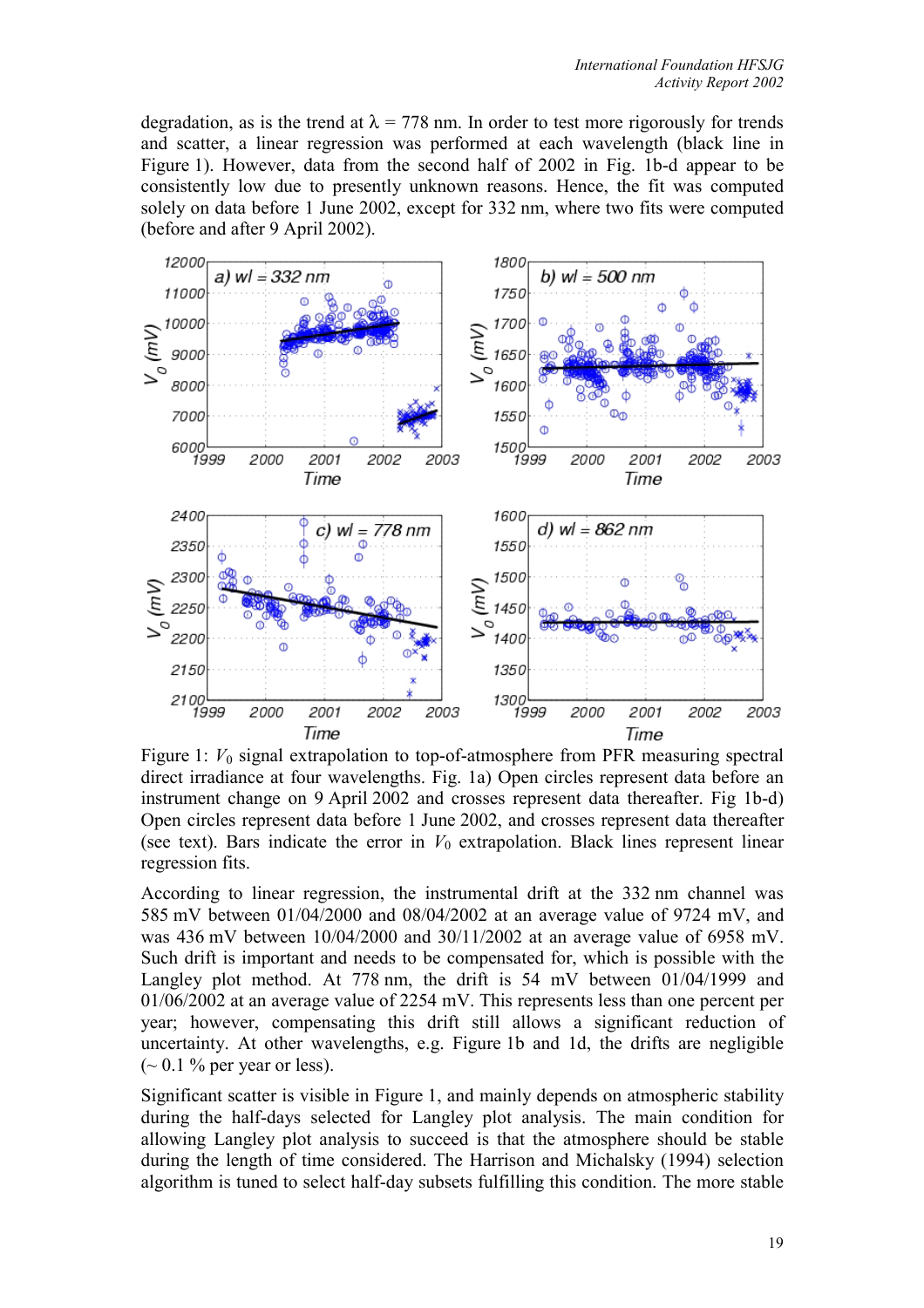the atmosphere is during a half-day, the more precise the corresponding  $V_0$ extrapolation will be. In Figure 1, most outliers exhibit error bound estimates (from the Langley analysis) that are larger than error bounds for other  $V_0$  values. It is an indication that most outliers result from Langley analysis less successful than average. Further analysis will be conducted to explore whether the selection criteria from the Harrison and Michalsky algorithm can be further tuned so that such subsets are rejected.

In order to estimate the uncertainty in the Langley plot analysis, the residuals between the  $V_0$  values and the linear regression were computed. Figure 2 shows the cumulative distribution of the residuals on a normal probability plot for the 500 nm channel. The residuals are compatible with a normal distribution between approximately the  $20<sup>th</sup>$ and the  $80<sup>th</sup>$  percentile (they follow a straight line on a normal probability plot). It is seen that the residual distribution departs from the normal distribution beyond the above limits, and is due to outliers. Most probably, these outliers are due to selection of half-days that are not suitable for Langley plot analysis, and lead to erroneous  $V_0$ values. In any case,  $80\%$  of the residuals (from the  $10<sup>th</sup>$  to the  $90<sup>th</sup>$  percentile) are within  $\pm 25$  mV from zero. Given that the average  $V_0$  at 500 nm is 1631 mV, this represents a  $\pm 1\%$  scatter. This is representative of the dispersion of the residual distribution, but the linear regression fit value, which is the result of an averaging process, is much more accurate, depending on the number of  $V_0$  values considered for the fit.



Figure 2: Cumulative probability distribution of residuals for channels at 500 nm.

The analysis applied to 10 wavelengths showed that the CHARM PFR at the Jungfraujoch exhibited good stability for the majority of channels. In two cases where drift was present, corrections using Langley calibration can be conducted. The fact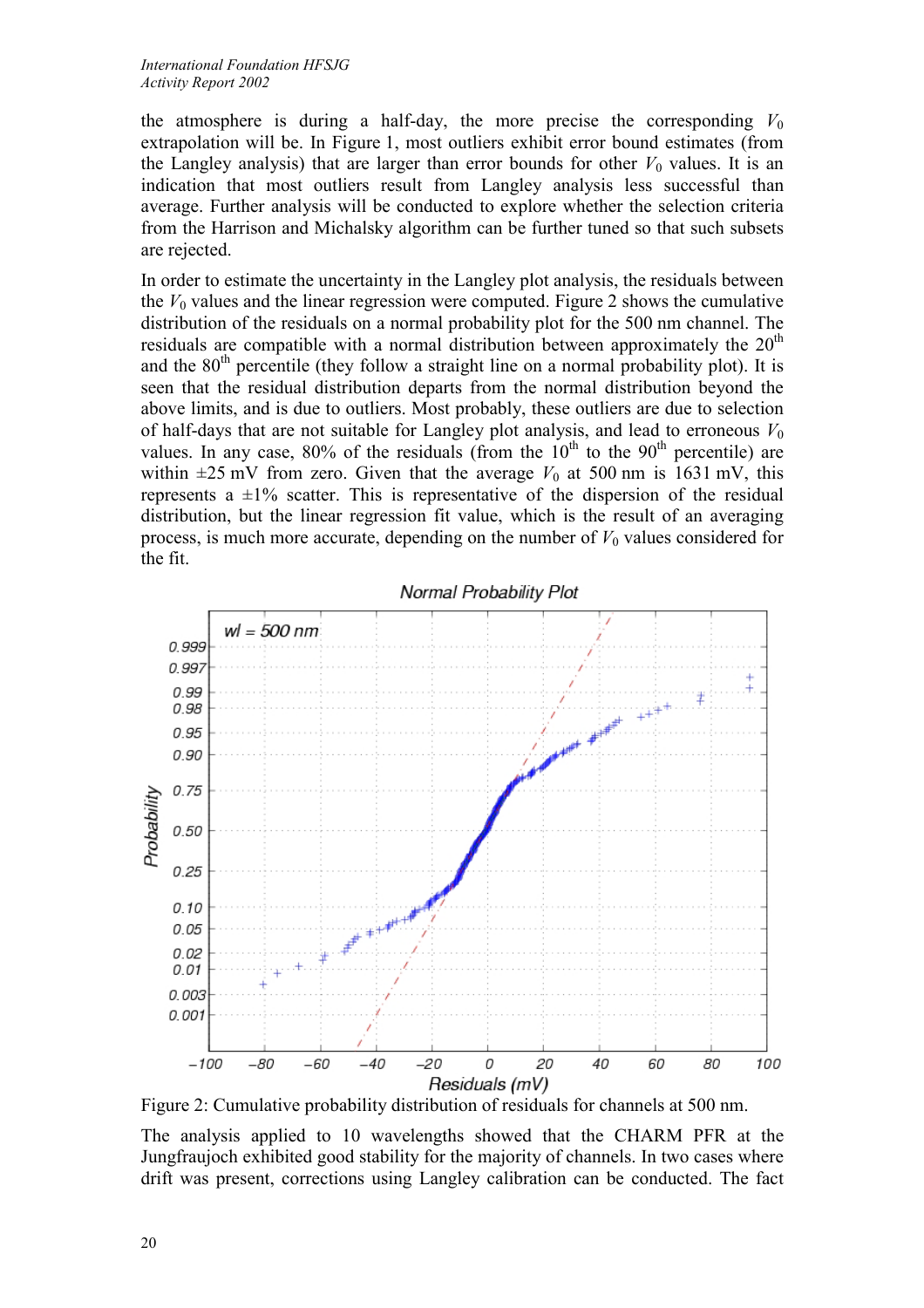that a subset of  $V_0$  values from the second half of 2002 seems to be consistently lower than the rest of the values at many wavelengths remains to be explained. During the next year, such analysis will be continued and improved. First, we will check whether such lower values continue to be seen. Second, refinements will be introduced that can decrease the uncertainty of Langley analysis (reducing the scatter of  $V_0$  values) and allow consideration of wavelengths influenced by ozone or water vapor.

## **References**

Schmid, B. and C. Wehrli, 1995. "Comparison of sun photometer calibration by use of the Langley technique and the standard lamp". *Applied Optics* **34**, pp. 4500-4512

Schmid, B; P. R. Spyak; S. F. Biggar; C. Wehrli; J. Sekler; T. Ingold; C. Mätzler; N. Kämpfer, 1998. "Evaluation of the applicability of solar and lamp radiometric calibrations of a precision Sun photometer operating between 300 and 1025 nm" *Applied Optics* **37**, pp. 3923-3941

Harrison L. and J. Michalsky, 1994. "Objective algorithms for the retrieval of optical depths from ground-based measurements" *Applied Optics* **33**, pp. 5126-5132

Wehrli, C. 2002. World Radiation Center, Dorfstrasse 33, 7260 Davos, Switzerland (private communication).

Key words:

Solar irradiance, ultraviolet, visible, infrared, spectral irradiance, precision filter radiometer (PFR), pyranometer, pyrheliometer, UV biometer, total aerosol optical depth (AOD), total column water vapor (CWV), total ozone column.

Internet data bases:

Collaborating partners/networks:

Data responsibility of the Word Radiation Center/Physikalisch-Meteorologisches shared with the Alpine Surface Radiation Budget network under the Observatorium Davos.

Scientific publications and public outreach 2002:

Philipona, R., C. Wehrli, A. Heimo, and L. Vuilleumier, Radiation Measurements and Climate Change in the Alps, Proc. Workshop on 'Atmospheric Research at the Jungfraujoch and in the Alps', Davos, Switzerland, 20 September 2002, Swiss Academy of Sciences SAS, 54-55, 2002.

Address:

MétéoSuisse Station Aérologique Les Invuardes CH-1530 Payerne

Contacts:

Laurent Vuilleumier Tel. +41 26 662 63 06 Fax +41 26 662 62 12 e-mail:<mailto:laurent.vuilleumier@meteoswiss.ch> URL[: http://www.meteoschweiz.ch/de/index.shtml](http://www.meteoschweiz.ch/de/index.shtml)